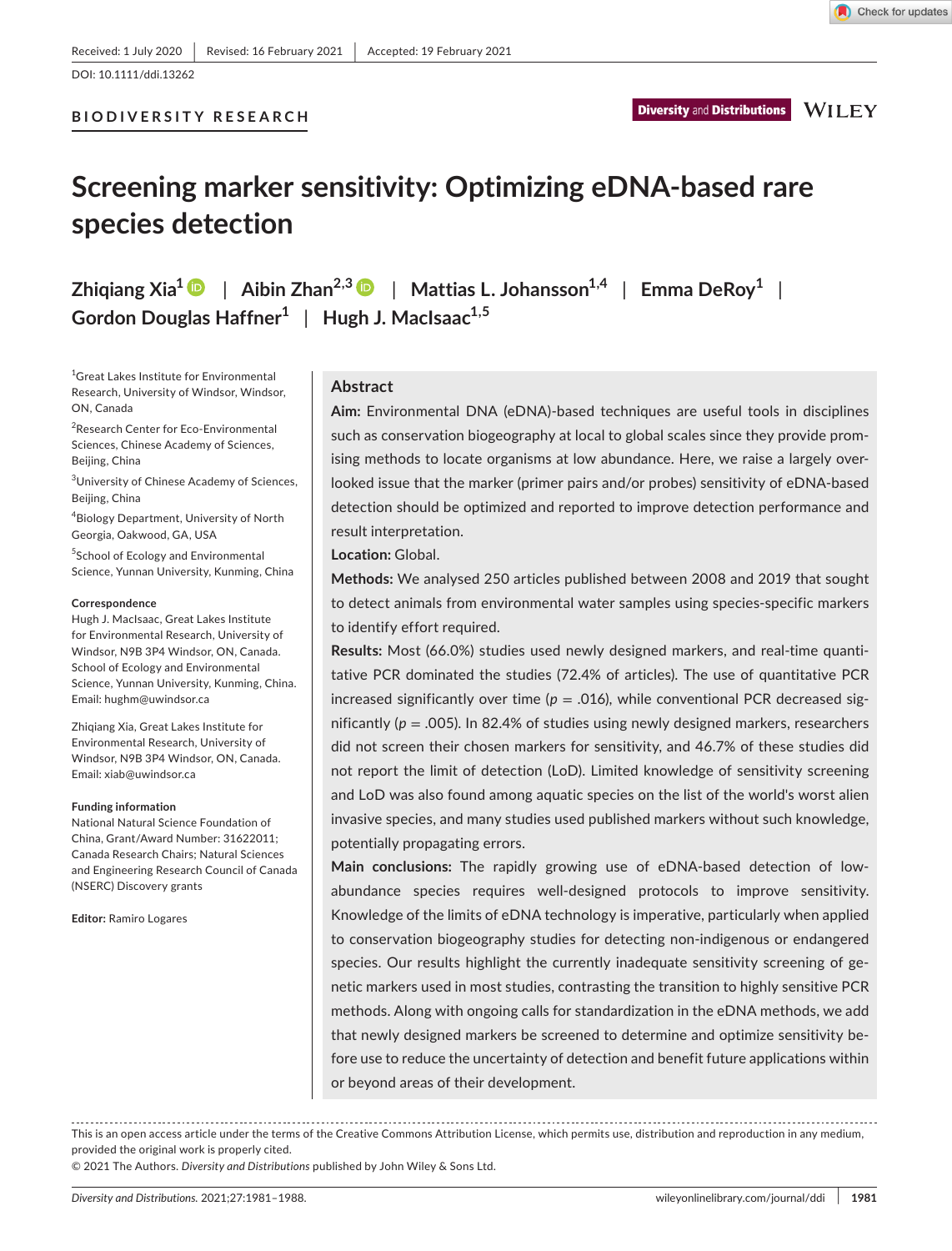### **KEYWORDS**

aquatic ecosystems, environmental DNA, false negatives, limit of detection, marker screening, optimization, PCR method, sensitivity

# **1** | **INTRODUCTION**

Rare (low-abundance) species are critical for maintaining ecosystem functioning and services (Dee et al., 2019; Lyons et al., 2005). Fast and accurate detection of rare species—such as newly introduced non-indigenous species or endemic endangered species has attracted the attention of ecologists and policymakers alike, as it underpins management (Bohmann et al., 2014; Dee et al., 2019; Jerde et al., 2011; Mehta et al., 2007; Sepulveda et al., 2020; Trebitz et al., 2017). For example, one fundamental question for conservation biogeographers is whether an introduced, non-indigenous species can establish and form self-sustaining populations in new areas, the answer to which is critical to triggering rapid responses. However, the abundance of the introduced propagules may be extremely low and be restricted to limited geographical ranges, challenging many traditional detection methods and impeding conservation attempts (Darling & Mahon, 2011; Dee et al., 2019; Harvey et al., 2009; Hoffman et al., 2011; Zhan & MacIsaac, 2015). Environmental DNA (eDNA)-based techniques have emerged as promising tools for targeting these species in a non-destructive manner while promising enhanced sensitivity. These techniques have the dual advantages of high environmental prevalence and ease of extraction from bulk environmental samples (Bohmann et al., 2014; Taberlet et al., 2012). By using properly selected protocols, it is possible to discriminate a single species or profile an entire community from environmental samples (Bohmann et al., 2014). The former, which is the focus of the present study, is achieved by using species-specific primer pairs (and/or probes) of chosen genetic markers (hereafter markers) to amplify single species through PCR.

Like many emerging techniques, eDNA-based species detection is imperfect and is affected by an array of technical issues that need to be disentangled (Ficetola et al., 2016; Roussel et al., 2015). For example, a typical application of eDNA for detecting species from aquatic environments comprises multiple steps, and problems at any of these stages may impede detection and lead to false interpretations (Bohmann et al., 2014; Goldberg et al., 2016; Song et al., 2020). False negatives (type II errors), for instance, lead to incorrect assessments for "undetected" endangered species or nonnative species, leading to delayed conservation or prevention strategies, respectively (Darling & Mahon, 2011; Furlan et al., 2016; Xiong et al., 2016). Such uncertainties may impede full embracement of eDNA methods by policymakers and managers to trigger conservation applications (e.g. invasive species management) (Jerde, 2019; Sepulveda et al., 2020). Many case studies, particularly in aquatic systems, have focused on technical issues including primer design (Farrington et al., 2015; Wilcox et al., 2013), sample handling (Mächler et al., 2016; Moyer et al., 2014; Takahara et al., 2015), DNA extraction (Deiner et al., 2015), inhibition abatement (McKee

et al., 2015) and selection of PCR method (Wood et al., 2019; Xia, Johansson, et al., 2018), thereby offering useful solutions to advance eDNA-based species detection. A recent review of critical considerations in detecting aquatic species *via* eDNA methods established important guidelines for such steps (Goldberg et al., 2016). For marker selection, existing studies focus mostly on specificity for single species-based applications or generality for communitybased (or multispecies) applications (Deagle et al., 2014; Goldberg et al., 2016; Wilcox et al., 2013; Zhan et al., 2014). However, surprisingly little attention has been paid to screening sensitivity of markers, for which high sensitivity is usually expressed as a low limit of detection (LoD). This may unwittingly undermine the detection sensitivity of a given eDNA-based species detection protocol, which can be assessed as the lowest amount of target DNA that can be detected with 95% probability (Schultz & Lance, 2015). A developed protocol is likely—possibly inevitably—to be applied in subsequent studies. This has broad implications in conservation biogeography studies because developed and published markers can then be used by researchers in any locations where the species may occur (e.g. a transoceanic introduced non-indigenous species). A well-screened marker with robust sensitivity thus creates legacy value beyond the time and location of its origin.

To call attention to marker selection from a sensitivity perspective, we conducted a meta-analysis and addressed a deficit that insufficient attention has been paid to screening and reporting of the sensitivity of species-specific markers, which may harm the efficacy of eDNA as a tool in detecting low-abundance species. We first focused on marker sensitivity screening and the PCR method selection, which have been demonstrated to influence detection performance. We then identified limitations that result from a dearth of information regarding LoD—which we define as the lowest amount of target DNA that can be detected—of markers used for eDNA-based species detection. These issues may result in use of suboptimal assays, thereby inflating false negatives and delaying management strategies. We demonstrated this by examining eDNA detection studies for species on the "100 of the world's worst invasive alien species" (Lowe et al., 2000).

### **2** | **METHODS**

### **2.1** | **Literature surveys**

To generate a quality data set to address the issues above, we focused on studies using species-specific markers to detect animal species from water samples because these studies represent the most extensive application of eDNA-based methods for detecting low-abundance species. Specifically, we searched the ISI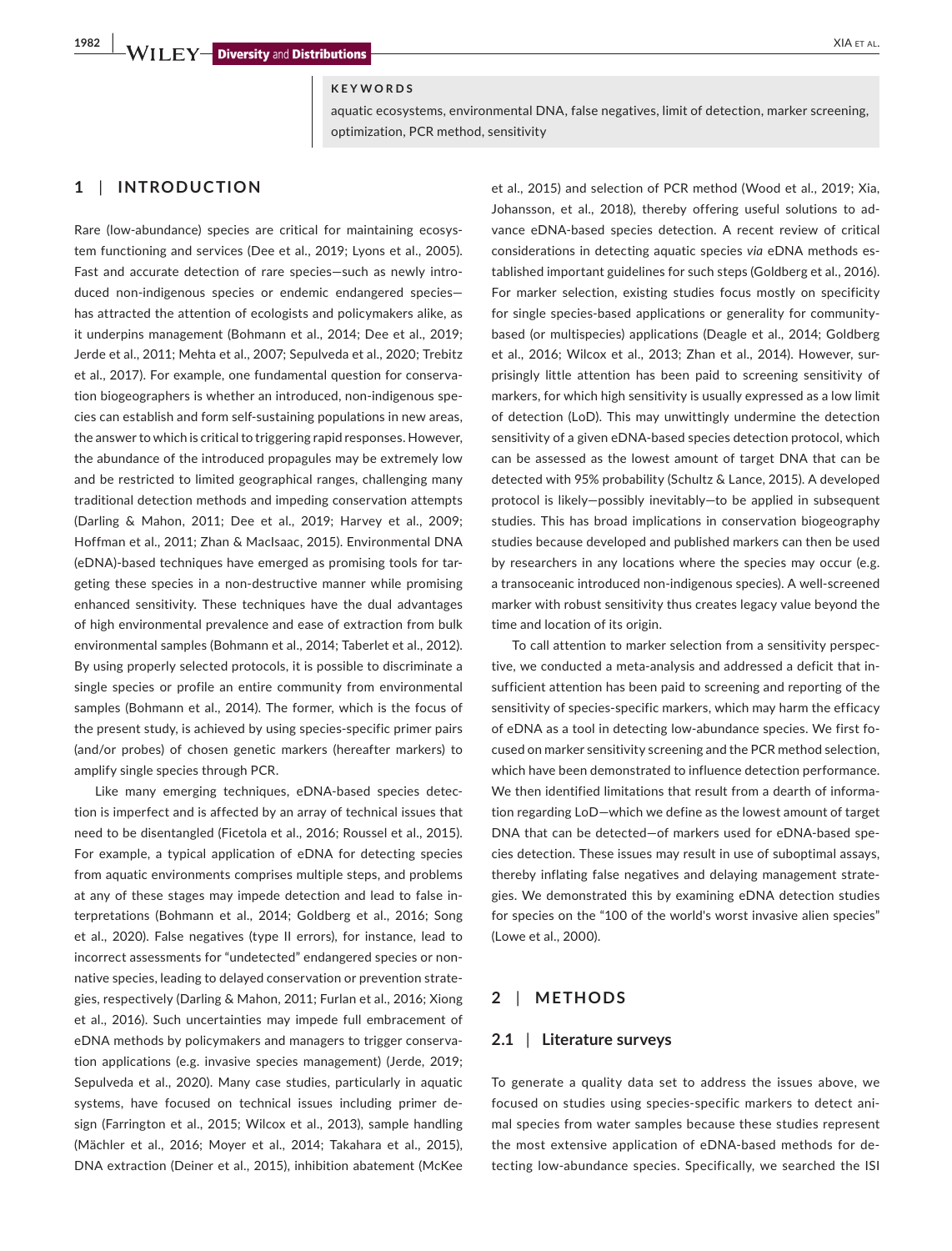Web of Science (WoS) using "eDNA" or "environmental DNA" and "species detect\*" as keywords from 2008 through 2019, which encompasses the latest studies since macro-organism detection *via* eDNA was first used (Ficetola et al., 2008). We narrowed our survey to 11 WoS categories that comprise the majority of articles in aquatic ecosystems (Table S1, supporting information). Through paper-by-paper identification, we removed articles that were beyond the scope of this study, such as those exclusively focusing on species barcoding (i.e. not real environmental samples) or detecting algae and bacteria, etc., or that purely focusing on concept validations with aquarium-based samples (i.e. validations in field samples were retained), resulting in 250 retained articles (Tables S1–2).

### **2.2** | **Criterion extraction**

For each article, criteria pertaining to source of marker used (i.e. designed in study, cited from existing study or combined when a mixed source is identified), status of sensitivity screening of markers ([i.e. screened if testing multiple candidate genes, or multiple primer sets, or any other preliminary measures to ensure that relatively highly sensitive markers were selected], or unscreened if no such measures were considered [including testing of multiple candidates for specificity without examining LoD]), whether LoD of the marker used was reported (i.e. reported or unreported), PCR method (i.e. conventional PCR [cPCR, including nested PCR], real-time quantitative PCR [qPCR, including dye-based and probebased qPCR], droplet digital PCR [ddPCR] or combined when different methods were used in a single article) were extracted. We examined the methods and results of each article to extract the above information, and we also examined their supplementary materials if relevant information was not available in the main article but was directed to them. Articles that studied multiple species were broken down to single species, resulting in a case-based data set of 388 species, which we used to calculate the prevalence of taxonomic groups (Tables S1–2). For cases that used cited assays, corresponding information was incorporated from the original studies. To investigate the evolution of these efforts, we used time series linear models to relate the portion (%) of each criterion to the year of publication, with the analysis performed in R (version 3.6.2) (R Core Team, 2019) and the time series analysis using "dplyr" package (version 0.8.3). Since no records were identified in 2009–10, and only one was available in 2008 (see results), we used articles in 2011–19 for time series analysis to avoid missing values.

# **2.3** | **Examples of the worst invasive species**

To highlight potential problems of unscreened (i.e. as to sensitivity) markers being used in later studies, we reviewed articles detecting aquatic animal species listed on the "100 of the world's worst invasive alien species" (Lowe et al., 2000). We considered



**FIGURE 1** Annual number of articles on species detection from aquatic environmental DNA samples using species-specific markers (a) and distribution of study cases for each taxonomic group therein (b), showing results of a total number of 388 cases from 250

**Year Taxon**

these species as examples because they represent concerns globally, which was critical to avoid biases in species selection and to simplify literature survey. We believe that studies on the selected species represent a snapshot of how sensitivity screening of markers is treated at a broad scale, though we might have missed some species not on the list but which have received extensive studies such as the Asian carp (Jerde, 2019). We identified articles in which the aquatic animal species on the list were detected *via* eDNA approaches using originally designed markers by using the same keywords for constructing the above article data set, together with species name (either Latin or common name). We retained several markers not originally designed for eDNA samples *sensu stricto* (e.g. plankton samples or gut content) because we found subsequent studies used them for eDNA samples (see results). Based on these records, we calculated the number of times each original marker was used in other studies. To achieve this, we reviewed all articles citing each of these original articles and only retained studies using the marker.

### **3** | **RESULTS**

# **3.1** | **Increasing popularity of eDNA methods for species detection**

The number of eDNA-based publications on detection of species from water samples using species-specific markers has increased rapidly, from one in 2008 to 56 in 2019 (Figure 1a). eDNA detection was most commonly employed with fish, accounting for 195 of 388 cases (50.3%), followed by amphibians (79, 20.4%), mussels (31, 8.0%), crustaceans (27, 7.0%) and other invertebrates (28, 7.2%) (Figure 1b).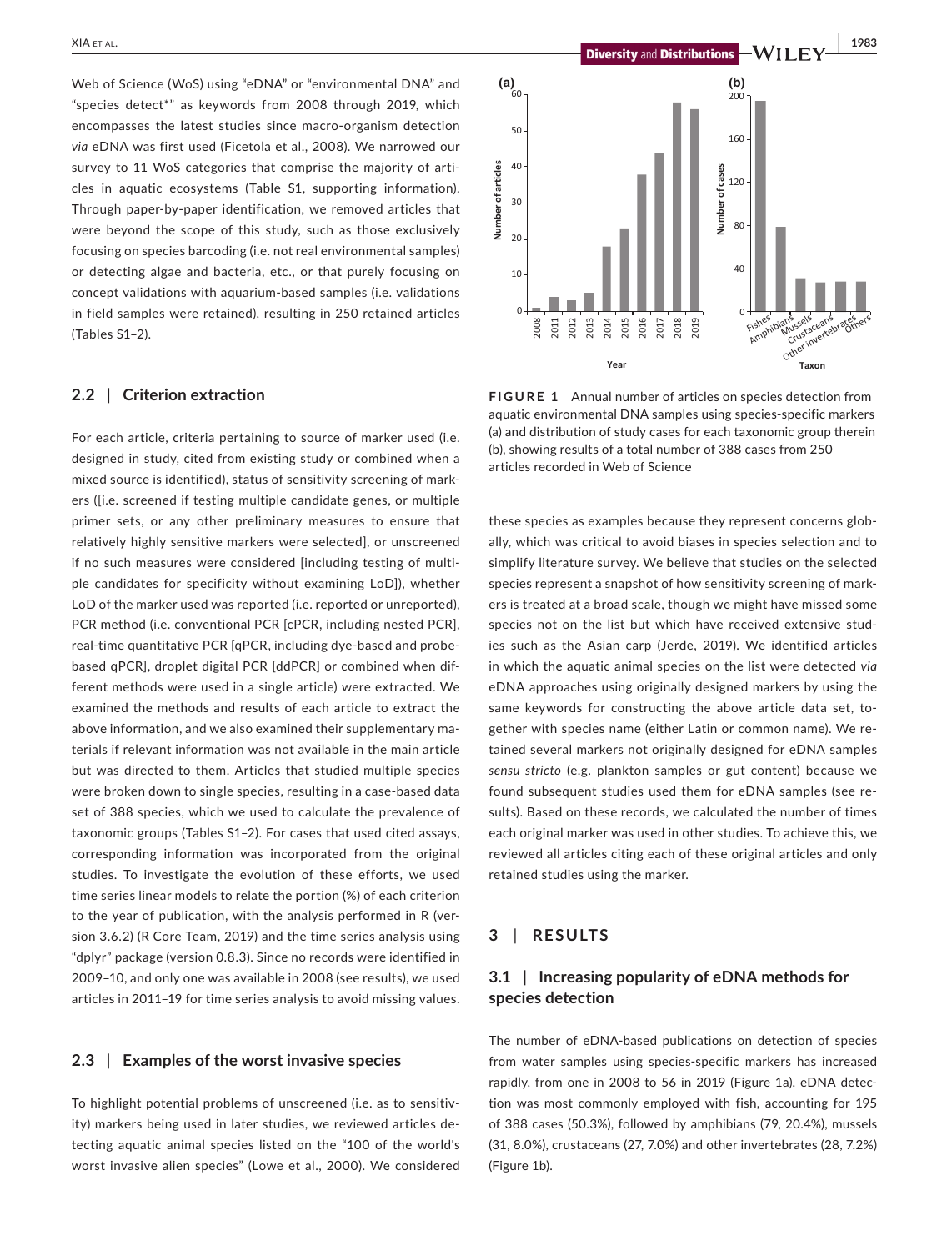# **3.2** | **Marker source, PCR method, sensitivity screening and LoD reporting of markers**

Overall, 66% studies (165 of 250) used newly designed and 30.4% (76) used cited markers for target species, while 3.6% (9) used both (Figure 2a). Neither the use (%) of cited nor newly designed makers demonstrated significant changes over time (*p*-values >.55) (Table S3, supporting information). A total of 48 (19.2%) studies used cPCR, though its proportional use declined significantly during 2011-19 ( $F_{1,7}$  = 15.7,  $p = .005$ ,  $R^2 = .692$ ) (Figure 2b; Table S3). In contrast, 181 (72.4%) studies used qPCR, which increased significantly ( $F_{1,7}$  = 10.1, *p* = .016,  $R^2$  = .591) during the same time period (Figure 2b; Table S3). ddPCR was only used in a small number of studies (7, 2.8%) and demonstrated no significant changes over time  $(p = .122)$  (Figure 2b; Table S3). Among the 165 studies that used newly designed markers, only 26 (15.8%) studies reported sensitivity screening to optimize LoD of markers used, while 139 (84.2%) studies failed to do so (Figure 2c), and neither pattern changed over time ( $p = .186$  and 0.298) (Table S3). In addition, 88 (53.3%) studies reported marker LoD, while 77 (46.7%) failed to do so (Figure 2d), with neither pattern changing over time ( $p = .289$  and 0.320) (Table S3). The format of reported marker LoD was highly inconsistent across studies (Table 1).

# **3.3** | **Detection of the "worst invasive alien species"**

Twenty aquatic animal species are listed in the "100 of the world's worst invasive alien species" (Lowe et al., 2000). As of 31 December 2019, 14 of these species have been recorded in Web of Science as having been detected at least once each from eDNA samples (including plankton samples). Brown trout, bullfrog and common carp were each represented by more than one marker, resulting in a total of 19 species-specific markers (Figure 3; Table S4). Three (17.6%) of these markers were screened to achieve low LoD and thereby optimize detection sensitivity, and LoD was reported for nine (47.4%) of them. Seven (36.8%) of the markers were subsequently used in other studies, even though only one (14.3%) had been screened previously for sensitivity and two (28.6%) had LoD reported (Figure 3). In addition, a few markers (e.g. fishhook water flea, green crab) not originally designed for eDNA samples *sensu stricto* were also used in later studies for eDNA sample-based detection (Figure 3; Table S4).

## **4** | **DISCUSSION**

Rapid and accurate locating of rare species is vital for conservation applications (e.g. rapid response to introduced non-indigenous species). eDNA-based techniques serve as promising tools for detecting



**FIGURE 2** Changes of marker sources (a), PCR methods (b), status of sensitivity screening (c) and limit of detection reporting (d) in literature on species detection using eDNA methods. (a) and (b) are based on 250 articles, among which 165 articles using designed markers exclusively were used for calculating (c) and (d). Time series linear models were used to relate each criterion to time (year), and solid regression lines indicate significant changes at *p* = .05 level. One study in 2008 was not shown to avoid missing values in 2009–10 to simplify time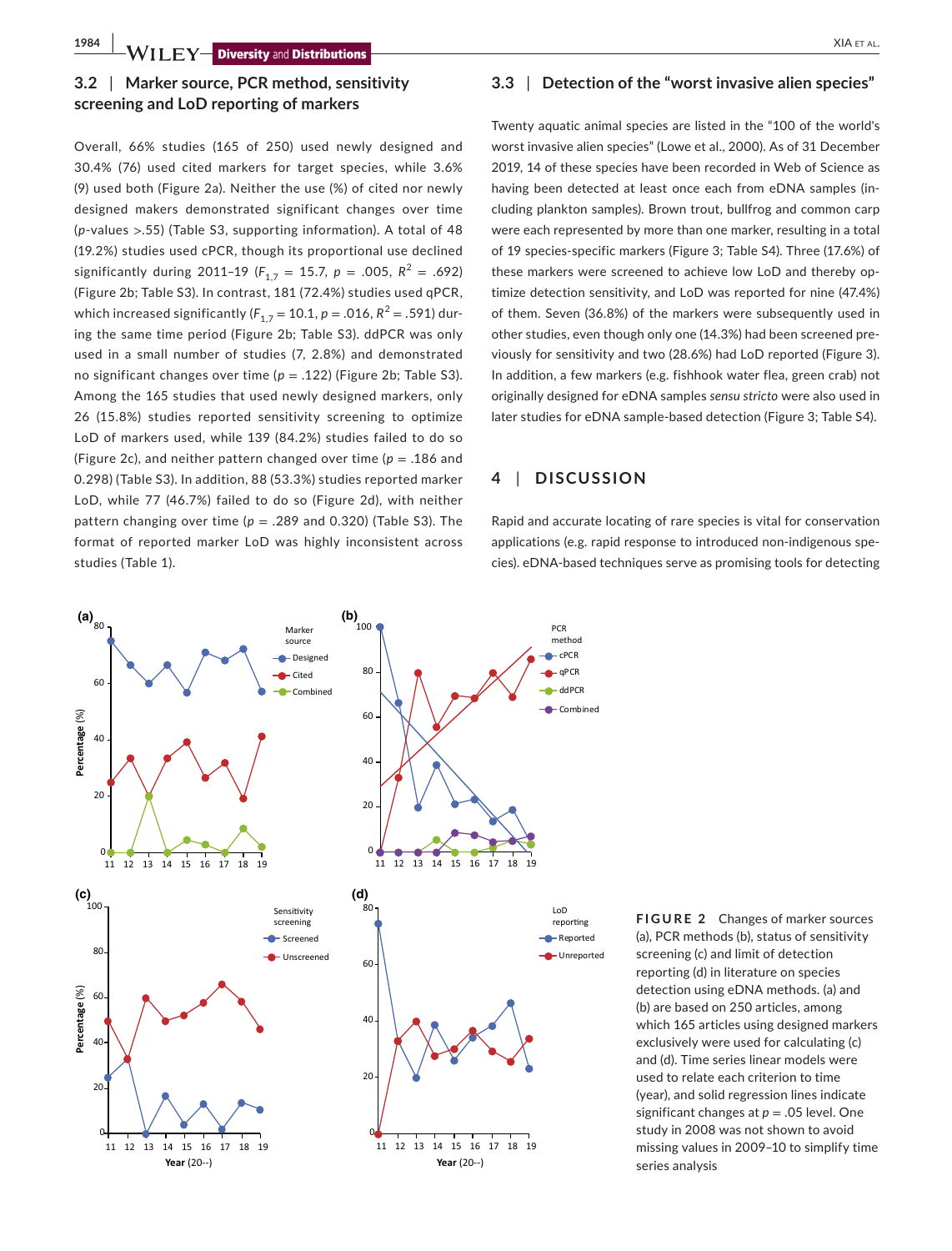**PCR methods cPCR qPCR** Current formats  $0.5 \sim 0.01$  ng,  $7.25 \times 10^{-11}$  ng/ $\mu$ l, 1 zooid, 5 D-hinge-stage larvae, 50 copies 1 individual per 100 m<sup>2</sup> 2 copies, 3 copies per reaction, 1 larva, 0.013–3.2 pg/μl,  $<$ 10 copies 4  $\mu$ l<sup>-1</sup> Suggested formats # of copies #  $#$  of copies # of copies **TABLE 1** Current report formats for detection limit of markers in literature and suggested report formats for single species detection from eDNA samples





low-abundance species and are rapidly growing in popularity in research (Figure 1a) though conservation managers seem hesitant to fully embrace such tools, notably due to uncertainties associated with eDNA results (Jerde, 2019; Sepulveda et al., 2020). Use of optimal markers following sensitivity screening of multiple candidates can reduce false negatives (e.g. Farrington et al., 2015; Xia, Zhan, et al., 2018). Despite this, an overwhelming 84.2% of articles that used newly designed markers seemingly overlooked this crucial step, contrasting the increasing use of more sensitive detection platforms such as qPCR (Figure 2b, Table S3). Furthermore, the proportion using sensitivity-screened markers did not change over time (Figure 2c, *p* =.186, Table S3), which seems more problematic than the low overall rate per se given the increasing number of eDNA applications. Similarly, 46.7% of studies using newly designed markers did not report their LoDs, a pattern that did not decline over time (Figure 2d,  $p = 288$ ; Table S3). The absence of knowledge on LoD prevents researchers from identifying the boundary at which false-negative rate increases, which in turn compromises eDNAbased species detection programmes. For example, two recent studies detecting fishes using both eDNA methods and the American Fisheries Society's standard sampling assessment (gillnetting, boat electrofishing and snorkelling) reported overall lower detection rates with eDNA than with standard methods (Perez et al., 2017; Ulibarri et al., 2017). Use of eDNA-based technique as a detection tool was challenged in these programmes, partially owing to the lack of optimization of both sampling methods and assay design (Perez et al., 2017; Ulibarri et al., 2017). In contrast, a recent study reported an improvement in detection performance for Asian carp following a switch to more sensitive markers (Song et al., 2020). To some extent, the above examples imply false negatives associated with eDNA methods, which may delay the initiation of conservation strategies (e.g. rapid response to invasive species). Therefore, eDNA-based species detection requires careful protocol design and execution to improve confidence in the results obtained (Furlan et al., 2016; Jerde, 2019; Jerde et al., 2011; Loeza-Quintana et al., 2020; Sepulveda et al., 2020; Song et al., 2020).

High marker sensitivity is typically expressed by a low LoD, which has a theoretical minimum at one copy per PCR (Bustin et al., 2009). Though it may be challenging to achieve this theoretical limit, eDNA markers should be screened to achieve an LoD as low as possible to maximize detection probability. In a more applied perspective, a lower LoD for eDNA-based detection can result in a greater probability of a rare species being detected through eDNA earlier than traditional detection (Jerde, 2019). However, prior knowledge about LoD is almost impossible until tested (Farrington et al., 2015; Xia, Zhan, et al., 2018). Therefore, a sensitivity screening step is required to obtain a robust marker with a low LoD. To achieve this, designing multiple candidate markers for sensitivity screening may be required. Different genes with multiple markers based on each can increase the probability of finding highly sensitive ones. Different marker design platforms can also be considered to generate different high-score candidates, which may exhibit varied amplification efficiency as these design tools often stem from different algorithms (Doi et al., 2015; Goldberg et al., 2016). Even though further studies are required,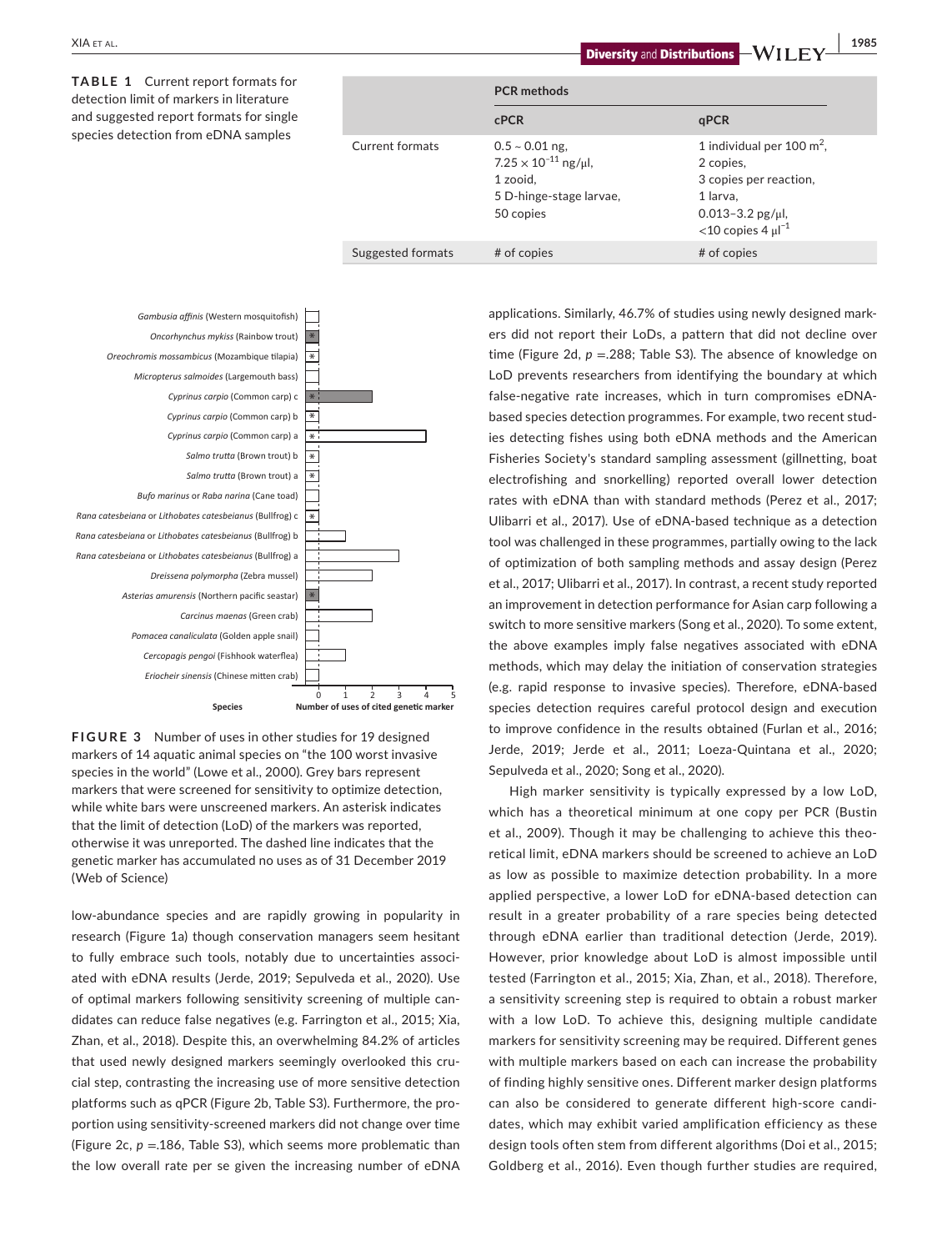**1986 WILEY Diversity** and **Distributions** 

the above options can allow multiple markers to be generated and screened to identify ones with low LoD. Furthermore, any selected markers should undergo strict validation (i.e. in silico, in vitro and in situ) to confirm specificity and sensitivity before formal use (Darling & Mahon, 2011; Goldberg et al., 2016; Klymus et al., 2019; Langlois et al., 2020; Roussel et al., 2015; Wilcox et al., 2013). It is important to keep in mind that highly sensitive markers are sensitive to trace levels of target eDNA regardless of its source, thus requiring strict quality control to avoid contamination (Darling & Mahon, 2011; Goldberg et al., 2016).

We observed that designed markers were used more frequently than cited ones in almost all years (Figure 2a), although over 36% of the original markers in the "worst aquatic invaders" case study were utilized in at least one subsequent study (Figure 3). Given the developing stage of eDNA methods and a large number of important species yet to be detected *via* eDNA, it is likely that even more studies will use literature-based markers in the future. The proliferation of species being barcoded and shared through public platforms and databases such as the Barcode of Life Database System (BOLD) and the National Center for Biotechnology Information (NCBI) highlights the importance of online databases of quality marker information. In addition, a marker deemed suitable for one study may be considered unsuitable in subsequent studies. For example, new candidate markers are required if an existing marker does not pass specificity tests when used in novel geographical locales in which different sympatric species are present than those used at the original design site (Wilcox et al., 2013). We expect that a similar situation applies to marker sensitivity (see below for more discussion), and both require associated information reported. Almost 53.3% of studies reported the LoD of their assays used, though formatting varied across studies (Table 1). Diverse characterization of the LoD and reporting formats can also impede their use in future studies (Bustin et al., 2009; Darling & Mahon, 2011) because they render difficult comparisons of marker efficiency for a single species or among laboratories (Klymus et al., 2019). Therefore, it is vital to ensure that the sensitivity of newly designed markers be screened, tested and reported in publications (MacDonald & Sarre, 2017; Veldhoen et al., 2016). In addition, their testing and reporting should be formatted in a standard manner such as the number of copies of the target fragment, which can be derived by using gBlocks gene fragments (i.e. synthesized DNA fragments, Langlois et al., 2020). For example, Klymus and colleagues (2019) reported comprehensive guidelines in calculating and reporting LoD for qPCR, which dominates current eDNA-based applications (Figure 2b).

In addition to enhanced efforts in sampling, inhibitor abatement and quality control (Wilcox et al., 2013; Wood et al., 2019), the use of robust markers and more sensitive detection platforms provide additional room to improve detection of low-abundance species from eDNA samples (Song et al., 2020; Xia, Zhan, et al., 2018). However, it is important to interpret the changes of criteria investigated in the present study from an evolving perspective. For example, the increasing use of qPCR may reflect the

collective pursuits of highly sensitive and quantitative tools (Doi et al., 2015; Hunter et al., 2016; Xia, Johansson, et al., 2018). Our study may have underestimated the proportion of studies using sensitivity-screened and LoD-known markers if the authors did, in fact, test but not report these results. Given the rapid growth and development and broad research application of eDNA, such cases are possible. However, as shown in the most invasive species examples, originally designed and reported markers are likely to be used in future studies—possibly for different aims and in different geographical locales—and thus are of great future value in conservation biogeography studies. Even though the sensitivity required for a marker may vary across research purposes and geographical locales, reporting of sensitivity screening and LoD is essential to allow future users to decide whether to adopt existing markers or design new ones.

eDNA-based methods are becoming technically mature and have acceptable reliabilities in many cases. The lack of standardized efforts in methods development and validation represents a critical obstacle of eDNA methods between the laboratory and field. Standard technical protocols in laboratory and field, and efficient communication between eDNA scientists and conservation managers, can facilitate the transition of eDNA methods from research to application (Klymus et al., 2019; Langlois et al., 2020; Loeza-Quintana et al., 2020; Sepulveda et al., 2020). Goldberg and colleagues (2016) established comprehensive guidelines and recommended minimum information that should be considered in eDNA-based aquatic species detection. Sepulveda et al., (2020) proposed a decision-support framework to assist decision-making in aquatic species management based on eDNA results. Additionally, we encourage authors to screen sensitivity and report LoD for any newly developed markers. As rare species detection becomes increasingly based upon eDNAbased techniques, we believe that such routine efforts can add additional value to their work by benefitting future users and advance the use of eDNA in conservation studies and applications.

### **ACKNOWLEDGEMENTS**

We are grateful for the constructive comments of two anonymous reviewers on previous versions of this work. Funding was provided by Natural Sciences and Engineering Research Council of Canada (NSERC) Discovery Grants and Canada Research Chairs to GDH and HJM, and the National Natural Science Foundation of China (31622011) to AZ.

#### **PEER REVIEW**

The peer review history for this article is available at [https://publo](https://publons.com/publon/10.1111/ddi.13262) [ns.com/publon/10.1111/ddi.13262.](https://publons.com/publon/10.1111/ddi.13262)

### **DATA AVAILABILITY STATEMENT**

All supporting information can be found online for this article.

# **ORCID**

*Zhiqiang X[ia](https://orcid.org/0000-0003-1416-1238)* <https://orcid.org/0000-0002-9201-1043> *Aibin Zhan* <https://orcid.org/0000-0003-1416-1238>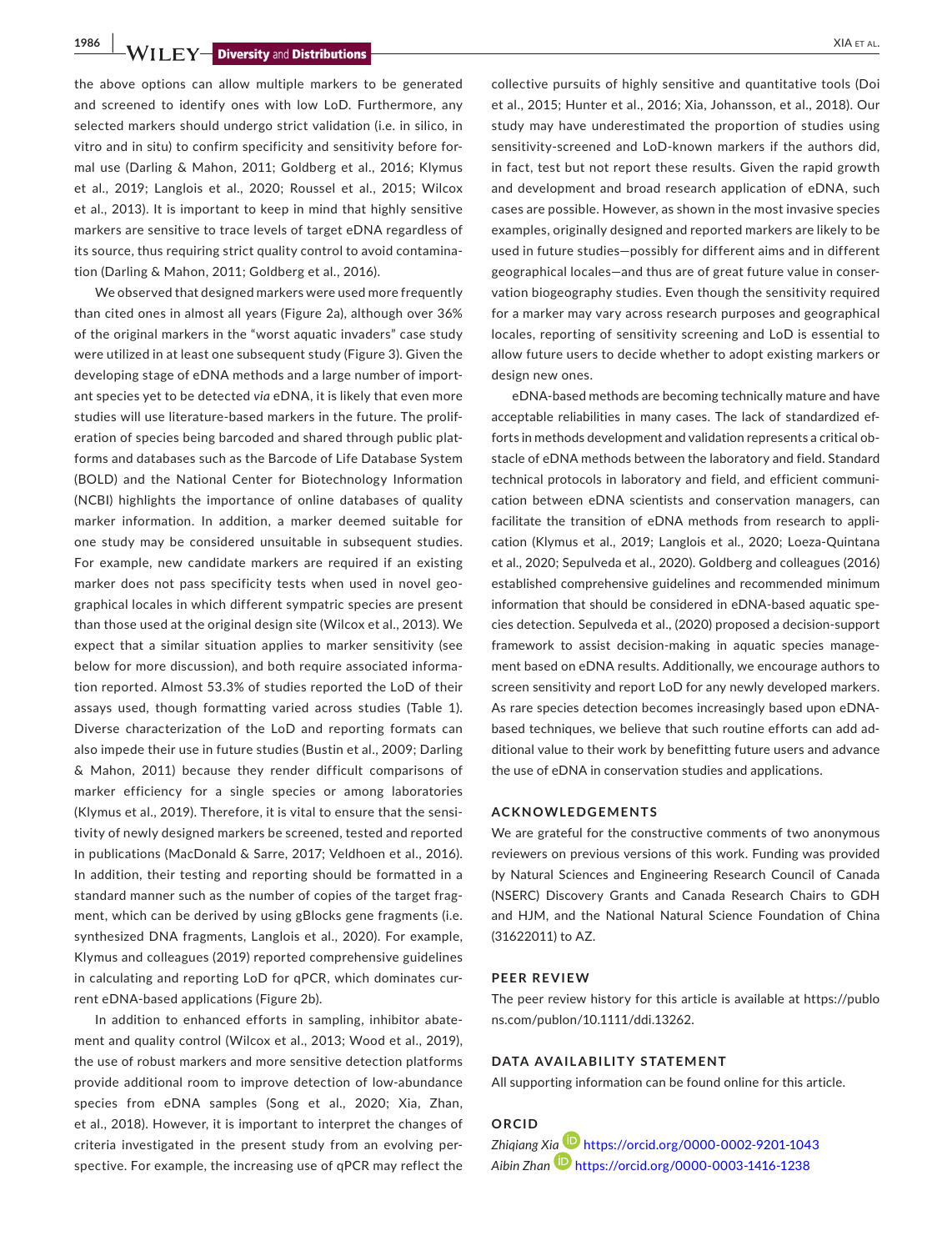**|** XIA et al. **1987**

### **REFERENCES**

- Bohmann, K., Evans, A., Gilbert, M. T. P., Carvalho, G. R., Creer, S., Knapp, M., Yu, D. W., & de Bruyn, M. (2014). Environmental DNA for wildlife biology and biodiversity monitoring. *Trends in Ecology & Evolution*, *29*, 358–367.
- Bustin, S. A., Benes, V., Garson, J. A., Hellemans, J., Huggett, J., Kubista, M., Mueller, R., Nolan, T., Pfaffl, M. W., Shipley, G. L., Vandesompele, J. O., & Wittwer, C. T. (2009). The MIQE guidelines: Minimum information for publication of quantitative real-time PCR experiments. *Clinical Chemistry*, *55*, 611. [https://doi.org/10.1373/clinc](https://doi.org/10.1373/clinchem.2008.112797) [hem.2008.112797](https://doi.org/10.1373/clinchem.2008.112797)
- Darling, J. A., & Mahon, A. R. (2011). From molecules to management: Adopting DNA-based methods for monitoring biological invasions in aquatic environments. 2011. *Environmental Research*, *111*, 978–988.
- Deagle, B. E., Jarman, S. N., Coissac, E., Pompanon, F., & Taberlet, P. (2014). DNA metabarcoding and the cytochrome c oxidase subunit I marker: Not a perfect match. *Biology Letters*, *10*, 20140526.
- Dee, L. W., Cowles, J., Isbell, F., Pau, S., Gaines, S. D., & Reich, P. B. (2019). When do ecosystem services dependent on rare species? *Trends in Ecology & Evolution*, *34*, 748–758. [https://doi.org/10.1016/j.](https://doi.org/10.1016/j.tree.2019.03.010) [tree.2019.03.010](https://doi.org/10.1016/j.tree.2019.03.010)
- Deiner, K., Walser, J. C., Mächler, E., & Altermatt, F. (2015). Choice of capture and extraction methods affect detection of freshwater biodiversity from environmental DNA. *Biological Conservation*, *183*, 53–63.
- Doi, H., Takahara, T., Minamoto, T., Matsuhashi, S., Uchii, K., & Yamanaka, H. (2015). Droplet digital polymerase chain reaction (PCR) outperforms real-time PCR in the detection of environmental DNA from an invasive fish species. *Environmental Science & Technology*, *49*, 5601– 5608. <https://doi.org/10.1021/acs.est.5b00253>
- Farrington, H. L., Edwards, C. E., Guan, X., Carr, M. R., Baerwaldt, K., & Lance, R. F. (2015). Mitochondrial genome sequencing and development of genetic markers for the detection of DNA of invasive bighead and silver carp (*Hypophthalmichthys nobilis* and *H. molitrix*) in environmental water samples from the united states. *PLoS One*, *10*, e0117803.<https://doi.org/10.1371/journal.pone.0130965>
- Ficetola, G. F., Miaud, C., Pompanon, F., & Taberlet, P. (2008). Species detection using environmental DNA from water samples. *Biology Letters*, *4*, 423–425. <https://doi.org/10.1098/rsbl.2008.0118>
- Ficetola, G. F., Taberlet, P., & Coissac, E. (2016). How to limit false positives in environmental DNA and metabarcoding? *Molecular Ecology Resources*, *16*, 604–607.
- Furlan, E. M., Gleeson, D., Hardy, C. M., & Duncan, R. P. (2016). A framework for estimating the sensitivity of eDNA surveys. *Molecular Ecology Resources*, *16*, 641–654.
- Goldberg, C. S., Turner, C. R., Deiner, K., Klymus, K. E., Thomsen, P. F., Murphy, M. A., & Taberlet, P. (2016). Critical considerations for the application of environmental DNA methods to detect aquatic species. *Methods in Ecology and Evolution*, *7*, 1299–1307.
- Harvey, C. T., Qureshi, S. A., & MacIsaac, H. J. (2009). Detection of a colonizing, aquatic, non-indigenous species. *Diversity and Distributions*, *15*, 429–437.
- Hoffman, J. C., Kelly, J. R., Trebitz, A. S., Peterson, G. S., & West, C. W. (2011). Effort and potential efficiencies for aquatic non-native species early detection. *Canadian Journal of Fisheries and Aquatic Sciences*, *68*, 2064–2079.
- Hunter, M. E., Dorazio, R. M., Butterfield, J. S. S., Meigs-Friend, G., Nico, L. G., & Ferrante, J. A. (2016). Detection limits of quantitative and digital PCR assays and their influence in presence in-absence surveys of environmental DNA. *Molecular Ecology Resources*, *17*, 221–229.
- Jerde, C. L. (2019). Can we manage fisheries with the inherent uncertainty from eDNA? *Journal of Fish Biology*, *98*(2), 341–353. [https://](https://doi.org/10.1111/jfb.14218) [doi.org/10.1111/jfb.14218](https://doi.org/10.1111/jfb.14218)
- Jerde, C. L., Mahon, A. R., Chadderton, W. L., & Lodge, D. M. (2011). "Sight-unseen" detection of rare aquatic species using

environmental DNA. *Conservation Letters*, *4*, 150–157. [https://doi.](https://doi.org/10.1111/j.1755-263X.2010.00158.x) [org/10.1111/j.1755-263X.2010.00158.x](https://doi.org/10.1111/j.1755-263X.2010.00158.x)

- Klymus, K. E., Merkes, C. M., Allison, M. J., Goldberg, C. S., Helbing, C. C., Hunter, M. E., Jackson, C. A., Lance, R. F., Mangan, A. M., Monroe, E. M., Piaggio, A. J., Stokdyk, J. P., Wilson, C. C., & Richter, C. A. (2019). Reporting the limits of detection and quantification for environmental DNA assays. *Environmental DNA*, *2*(3), 271–282. [https://doi.](https://doi.org/10.1002/edn3.29) [org/10.1002/edn3.29](https://doi.org/10.1002/edn3.29)
- Langlois, V. S., Allison, M. J., Bergman, L. C., To, T. A., & Helbing, C. C. (2020). The need for robust qPCR-based eDNA detection assays in environmental monitoring and species inventories. *Environmental DNA*.<https://doi.org/10.1002/edn3.164>
- Loeza-Quintana, T., Abbott, C. L., Heath, D. D., Bernatchez, L., & Hanner, R. H. (2020). Pathways to increase standards and competency of eDNA Surveys (PISCeS)- advancing collaboration and standardization efforts in the field of eDNA. *Environmental DNA*, *2*, 255–260. <https://doi.org/10.1002/edn3.112>
- Lowe, S., Browne, M., Boudjelas, S., & De Poorter, M. (2000). 100 of the world's worst invasive alien species: A selection from the global invasive species database, *12*, Auckland: Invasive Species Specialist Group.
- Lyons, K. G., Brigham, C. A., Traut, B. H., & Schwartz, M. W. (2005). Rare species and ecosystem functioning. *Conservation Biology*, *19*, 1019– 1024. <https://doi.org/10.1111/j.1523-1739.2005.00106.x>
- MacDonald, A. J., & Sarre, S. D. (2017). A framework for developing and validating taxon-specific primers for specimen identification from environmental DNA. *Molecular Ecology Resources*, *17*, 708–720.
- Mächler, E., Deiner, K., Spahn, F., & Altermatt, F. (2016). Fishing in the water: Effect of sampled water volume on environmental DNA-based detection of macroinvertebrates. *Environmental Science & Technology*, *50*, 305–312. <https://doi.org/10.1021/acs.est.5b04188>
- McKee, A. M., Spear, S. F., & Pieerson, T. W. (2015). The effect of dilution and the use of a post-extraction nucleic acid purification column on the accuracy, precision, and inhibition of environmental DNA samples. *Biological Conservation*, *183*, 70–76.
- Mehta, S. V., Haight, R. G., Homans, F. R., Polasky, S., & Venette, R. C. (2007). Optimal detection and control strategies for invasive species management. *Ecological Economics*, *61*, 237–245.
- Moyer, G. R., Díar-Ferguson, E., Hill, J. E., & Shea, C. (2014). Assessing environmental DNA detection in controlled lentic systems. *PLoS One*, *9*, e103767.
- Perez, C. R., Bonar, S. A., Amberg, J. J., Ladell, B., Rees, C., Stewart, W. T., Gill, C. J., Cantrell, C., & Robinson, A. T. (2017). Comparison of American fisheries society (AFS) standard fish sampling techniques and environmental DNA for characterizing fish communities in a large reservoir. *North American Journal of Fisheries Management*, *37*, 1010–1027.
- R Core Team (2019). *R: A language and environment for statistical computing*. R Foundation for Statistical Computing. Retrieved from [https://](https://www.r-project.org/) [www.r-project.org/](https://www.r-project.org/)
- Roussel, J. M., Paillisson, J. M., Tréguier, A., & Petit, E. (2015). The downside of eDNA as a survey tool in water bodies. *Journal of Applied Ecology*, *52*, 823–826.
- Schultz, M. T., & Lance, R. F. (2015). Modelling the sensitivity of field surveys for detection of environmental DNA (eDNA). *PLoS One*, *10*, e0140503.
- Sepulveda, A. J., Nelson, N. M., Jerde, C. L., & Luikart, G. (2020). Are environmental DNA methods ready for aquatic invasive species management? *Trends in Ecology & Evolution*, *35*, 668–678.
- Song, J. W., Schultz, M. T., Casman, E. A., Bockrath, K. D., Mize, E., Monroe, E. M., Tuttle-Lau, M., & Small, M. J. (2020). A probabilistic model for designing and assessing the performance of eDNA sampling protocols. *Molecular Ecology Resources*, *20*, 404–414.
- Taberlet, P., Coissac, E., Hajibabaei, M., & Rieseberg, L. H. (2012). Environmental DNA. *Molecular Ecology*, *21*, 1789–1793.